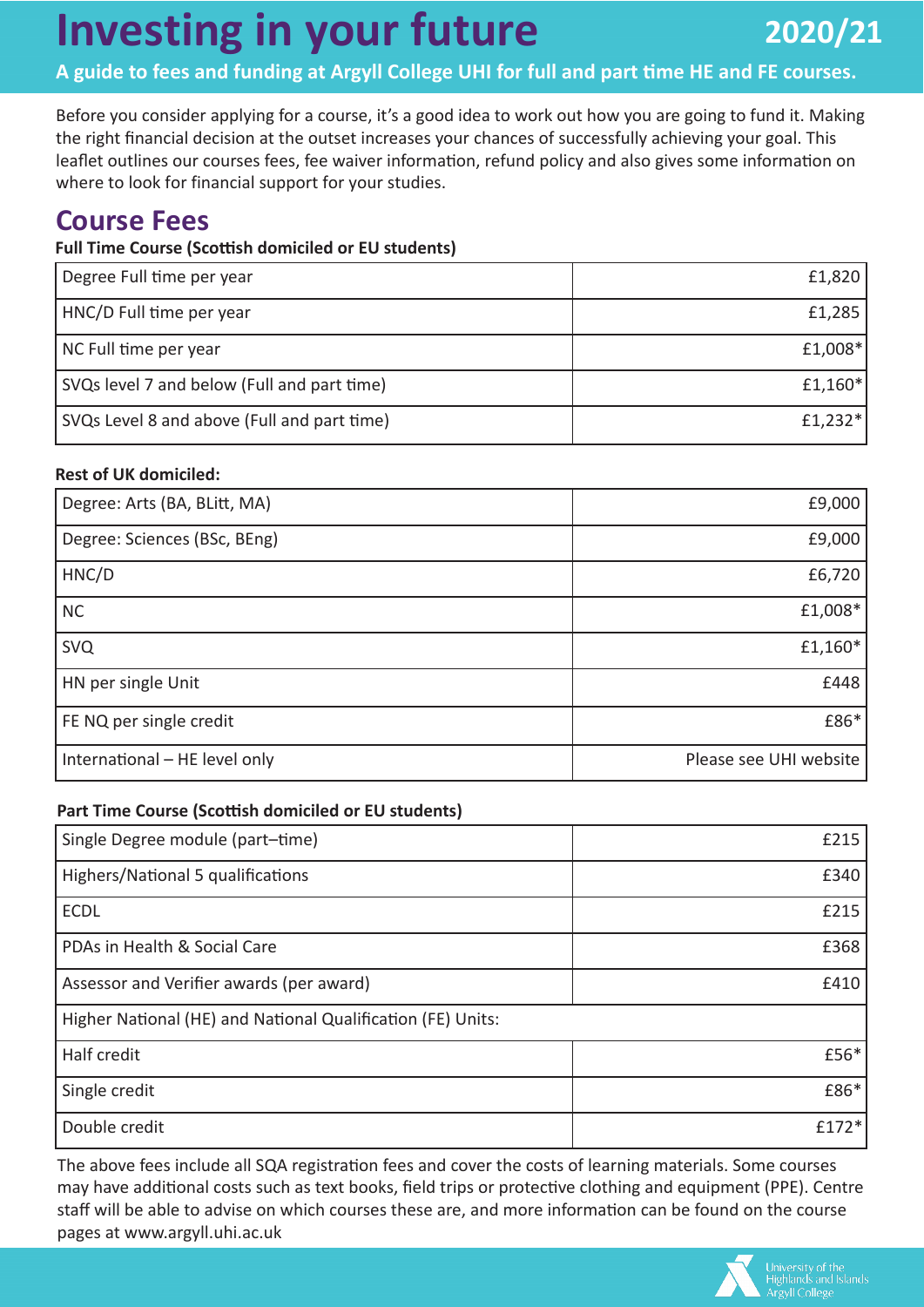### **Funding Options**

### **Further Education (FE) Students\***

You are entitled to a Fee Waiver if you are a Scottish domiciled or EU student following a full time FE course of study.

Part Time FE students may also be entitled to have their fees waived and you should check our Fee Waiver Policy (see our website) for full eligibility criteria. These include but are not limited to:

You or your family are in receipt of:

- Income support, or
- Working tax credit, or
- Pension Credit, or
- Housing Benefit, or
- Income-based Job Seekers Allowance or
- Income Related Employment and Support Allowance (ESA)
- Universal credit

You are in receipt of:

- Carer's Allowance (or carers who have an 'underlying entitlement' to Carer's Allowance but gave up the allowance to, for example, claim their pension), or
- Disability Living Allowance, or
- Severe Disablement Allowance, or
- Attendance Allowance, or
- Incapacity Benefit, or
- Contributory Employment and Support Allowance(ESA). (this also includes people whose contributory ESA has ended due to the timelimiting nature of this benefit, but who remain entitled to NI credits for incapacity), or
- Personal Independence Payment

Or your household income is less than:

- Households with only one person: £8,282
- Households consisting of a couple without children: £12,395
- Households with dependent children: £18,977

You must complete a fee waiver application form and provide the appropriate evidence before the start of your course. Please speak to our centre staff for guidance.

**Bursaries – Further Education full time courses\*** If you are 18 years of age or over on the official start day of your course, and will be studying a full-time further education course, you may be eligible for Bursary funding. The Bursary, including travel, is means tested and any award will depend on your household income.

The maximum weekly bursary payment for independent students (25 and over) is £106.63 or £84.30 for students living at home or parentally dependent. This is based on a household income of approximately £24,275. For higher incomes the bursary allowance will be reduced accordingly. Households with an income above £55,000 are unlikely to receive any bursary.

Students who are in receipt of Universal Credit and allowed to remain on this may get a bursary of £28 per week to supplement their benefits. Care Experienced students (those who have been in residential care/kinship care/foster care) may be eligible for an enhanced bursary of £202.50 per week.

Our bursary fund is finite and is allocated on a 'first come, first served' basis so it's important to make your application for bursary as soon as you've accepted our offer of a place.

If you are under 18 you may be eligible for EMA. EMA is paid at a rate of £30 per week dependent on your total household income. In households with one dependent child, the upper income threshold is £24,421 per year; and with more than one dependent child the limit is £26,884.

If you are eligible for EMA but need to live away from home to be able to access your course you may be able to claim up to an additional £41.60 per week to help with this.

#### **Higher Education (HE) Students**

The Student Awards Agency for Scotland (SAAS) administers financial support for HE students following HNC, HND and Degree courses and can be contacted through the SAAS website at: <www.saas.gov.uk>

You must apply to SAAS for payment of your tuition fees. If SAAS do not agree to pay your tuition fees then you will need to pay them yourself. It is your responsibility to arrange payment of your HE tuition fees. You will be required to provide a copy of your SAAS award letter to us at the start of your course.

HE Student Loan - You can also apply through the SAAS website for help with living costs by applying for a student loan or any SAAS bursaries that you may be eligible for. Student Loans are paid monthly by bank transfer and supplementary grants such as Young Student Bursary are payable in three installments. HE students do not get any travel or course related costs paid – study books, kit etc. are expected to be paid for by the student using their student loan.

Remember that as an HE student you can also apply for discretionary funds and childcare funds via the Student Hub, but you must have applied for the full student loan that you are eligible for first.

#### **Part-time Higher Education students**

To pay your tuition fees for part time HE study you can apply to SAAS for a Part Time Fee Grant. To be eligible you must have an income of less than £25,000 per year and be studying between 30 – 119 SCQF credits. You can get further information and download the application form at: [www.saas.gov.uk/part\\_time](www.saas.gov.uk/part-time)



\* Fee waiver, EMA, and bursary thresholds are still be be confirmed by SFC for 2020 (last update 22 June 2020)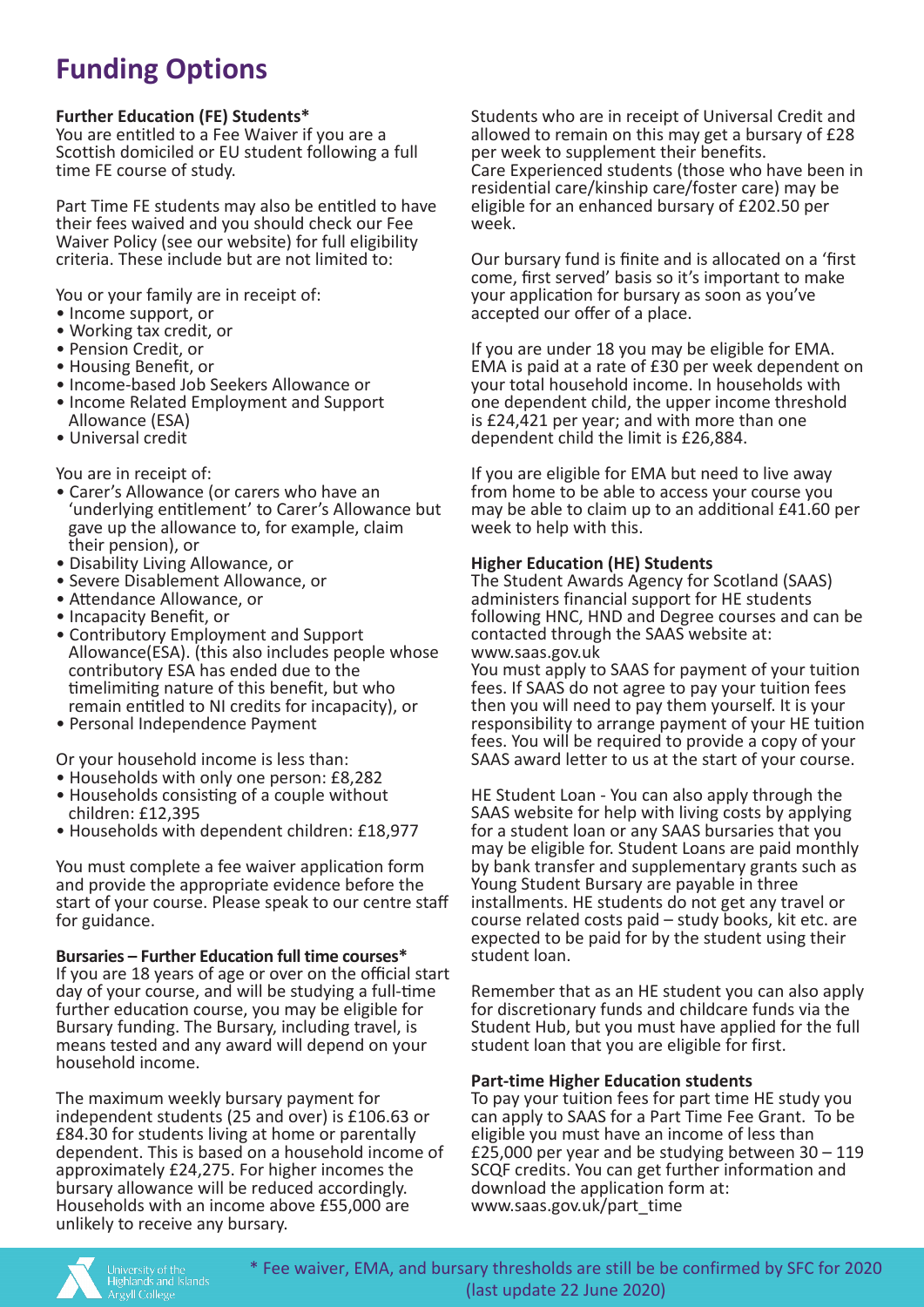### **Payment Options**

It is the responsibility of the student to pay the course fee at the point of enrolment or to provide evidence that an alternative arrangement has been put in place (e.g. SAAS award letter). All tuition fees for the academic year are due in full at the point of enrolment each year, unless students are eligible to pay by instalments and have arranged this in advance.

Where fees for a programme of study (within an academic year or within a semester) exceed £250, payment may be made by instalments, providing that:

- A first payment of at least £100 is made prior to commencement of study
- The balance is paid by up to a maximum of five equal payments on the 1st of each following month.
- Full payment is made before the end of the academic year or within the semester (for those studying for less than a full academic year).

Where applicable, ITA payments can be accepted as an initial instalment.

Self-funding students can make payments using cash (no coin), cheque, or major credit and debit cards, in any of our learning centres. If you would like to make a BACs Payment please ensure you reference your surname and either your student ID number or your date of birth and use the following account details:

| Account Number 00130524 |                             |
|-------------------------|-----------------------------|
| Sort Code               | $80 - 13 - 46$              |
| <b>IBAN</b> number      | GB88 BOFS 8013 4600 1305 24 |

### **Refunds**

Only students whose fees are not paid by SAAS, or via a loan from any other UK student funding body, are eligible for refunds.

A refund of tuition fees is available, on request, for self-funding students withdrawing part-way through their course, subject to the refund schedule, summarised below and outlined in the Course Fees

Policy and once the withdrawal process has been completed.

Our Course Fees Policy is available at ww.argyllcollege.ac.uk/students/student-policies

### **FE Full Time**

There is no course fee due if you withdraw in the first 2 weeks of your course.

If you withdraw after 2 weeks and before 25% of the duration of your course has elapsed (or 1st November if your course starts in August/ September) you will be charged an administration charge of £100.

If you complete at least 25% of your course (or 1st November if your course starts in August/ September) you will not be charged and will be due a full refund of any fees you have paid.

### **HE – Full-time and part-time**

If you withdraw within the first 8 weeks of your course (or 1st November if your course starts in August/September) you will be due 100% refund of your fees less an administration charge of £100. For withdrawals occurring after 8 weeks and before the 12th week of your course, (or between 1st November and 1st February if your course starts in August/September) you will receive 50% refund of your course fees less an administration charge of £100.

If you withdraw after 12 weeks (or after 1st February if your course starts in August/September) we will not refund your course fees.

SAAS funded students will still be liable to pay any administration charges as outlined above.

#### **For All RUK Students, and all other courses, including Evening and Leisure classes:**

If you attend 25% or less of the course, you will incur a fee of 25% of the total cost. Thereafter, no refund will be due on the total cost of the course.